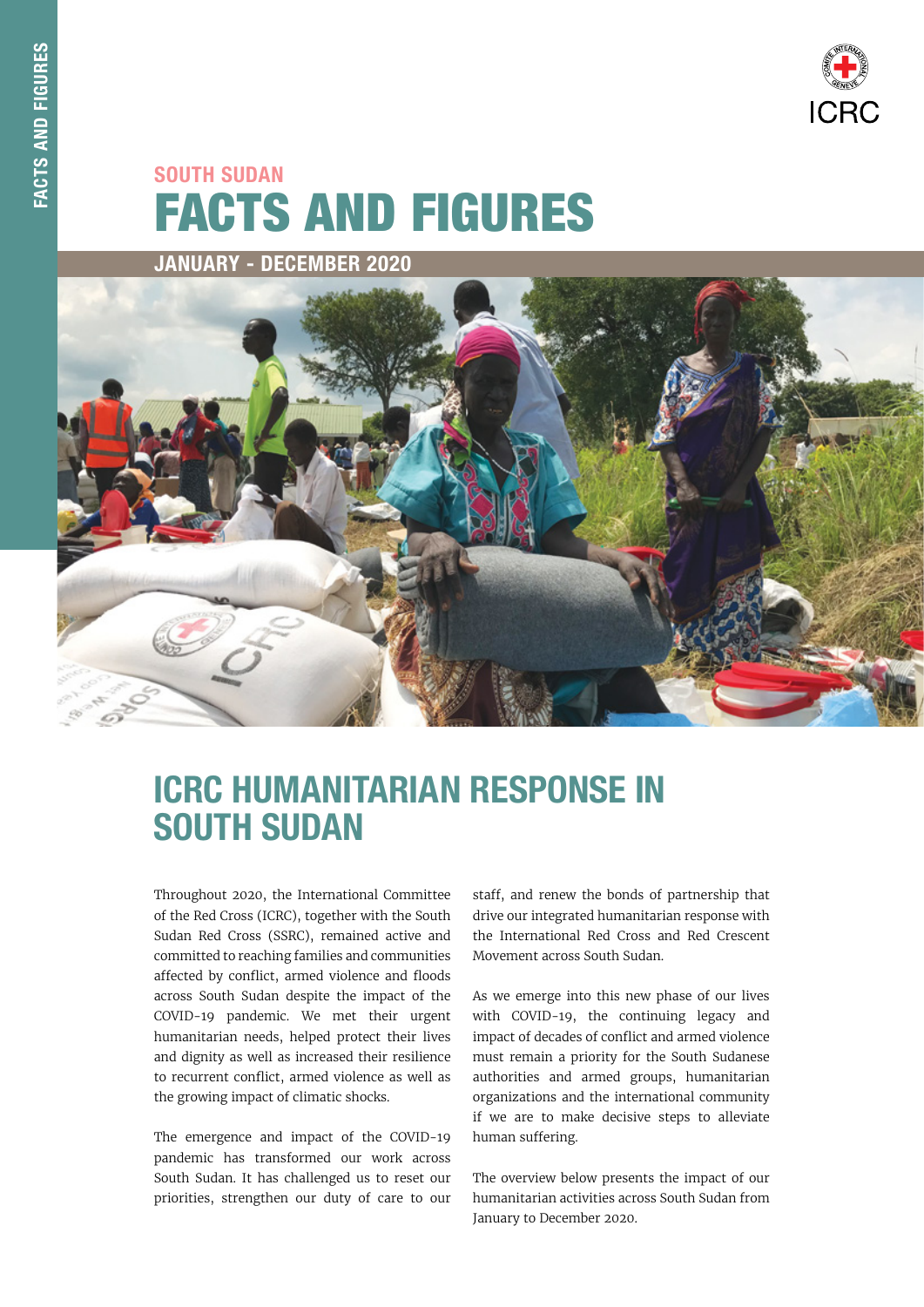### TO RESPOND TO THE NEEDS OF FAMILIES AND COMMUNITIES AFFECTED BY CONFLICT AND ARMED VIOLENCE AND HELP TO BUILD THEIR RESILIENCE, WE:









Distributed seeds (cereals and vegetables) and agricultural tools to 416,358 people in nine out of 10 States of South Sudan to help families to grow their own food and restart their livelihoods.

Supported South Sudan Red Cross (SSRC) teams to preposition and distribute essential items to over 72,000 people affected by seasonal floods.

Vaccinated and treated 692,570 heads of livestock benefitting 222,298 people and provided fishing tools to 225,930 people to help them rebuild and maintain their livelihoods.

Provided 408,938 consultations at 22 primary health care centres and 1 hospital supported by ICRC, and further renovated or extended 11 primary health care centres.

Treated 438 patients with gunshot injuries at ICRC-supported surgical units and carried out transfers for 326 wounded patients.

Assisted 57,627 people with our mental health and psychosocial support services.

Helped 3,598 people living with physical disabilities, including 760 new clients.

Made safe drinking water available for more than 93,000 people by constructing or renovating 95 water points, and continued to progress on improving urban water supply services, which will eventually benefit over 200,000 people in Juba through the Juba Urban Water Supply Project.

Visited 5,901 detainees at 41 places of detention throughout the country.

Facilitated together with South Sudan Red Cross 33,366 phone calls between family members separated by the conflict and armed violence.

Supported the authorities to recover and document human remains of 57 people, and doubled the capacity of the largest mortuary in South Sudan at Juba Teaching Hospital through renovations and improvements.

Trained 676 military personnel in International Humanitarian Law (IHL) and nearly 593 police personnel in International Human Rights Law (IHRL).

We supported the South Sudan Red Cross staff and volunteers to reach and provide emergency assistance to remote communities affected by seasonal floods across South Sudan.

We responded to the emergency needs of communities affected by conflict and violence across South Sudan. We assisted families returning to their communities to begin to rebuild their livelihoods.



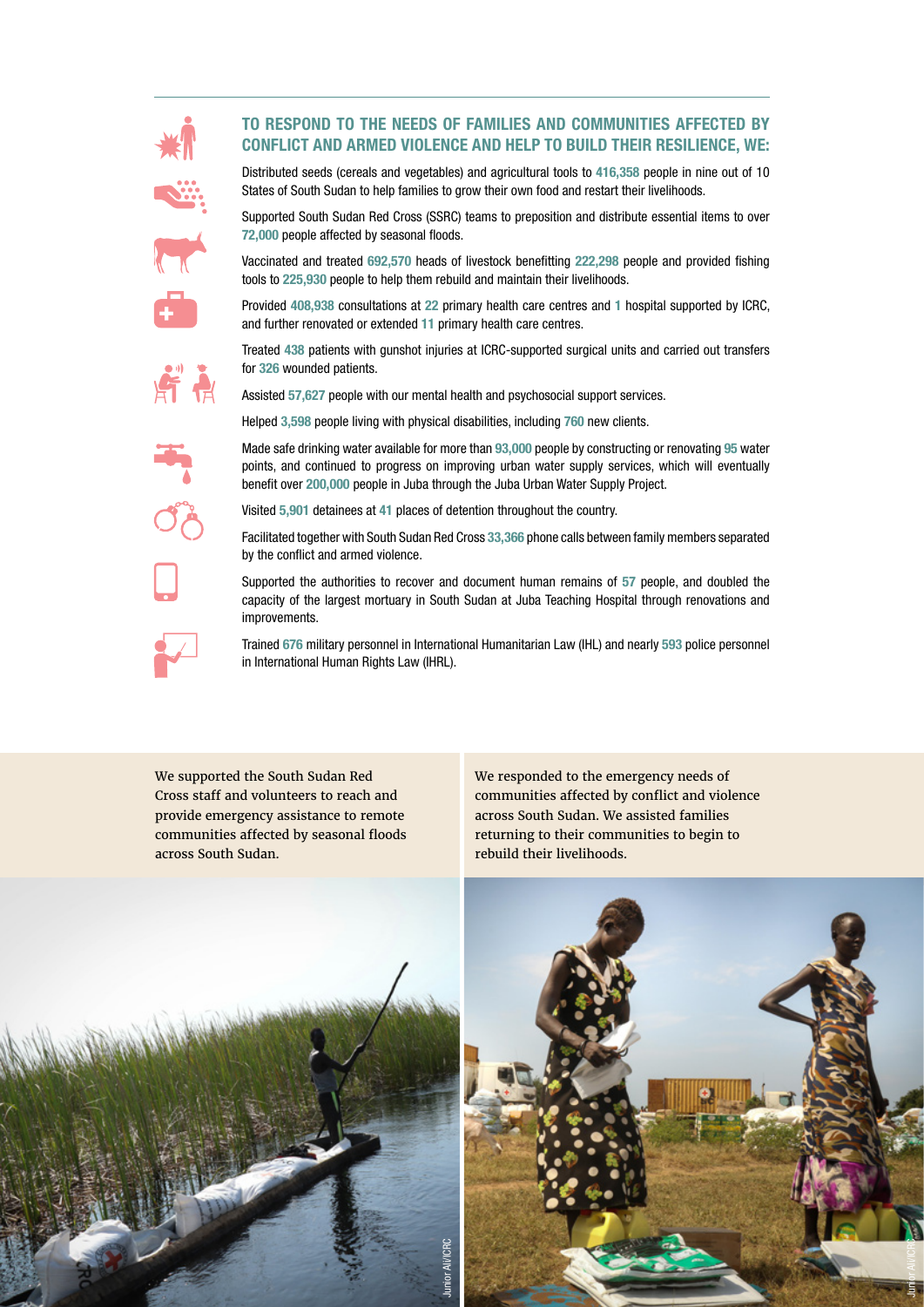

### TO PREPARE FOR AND RESPOND TO THE COVID-19 PANDEMIC, WE:

Supported 900 volunteers of South Sudan Red Cross at 16 branches to reach over 2.8 million people with health education and hygiene promotion messages in communities across South Sudan.

Donated spare parts to nine South Sudan Red Cross branches, to enable them to repair 150 hand pumps to improve access to safe water for 75,000 people.

Donated 4,000 locally produced face masks for the staff and volunteers of the SSRC.

Prepositioned personal protective equipment for health workers at 22 primary health care centers, 3 hospitals, 3 physical rehabilitation centers and 7 places of detention.

Installed handwashing points and donated soap to 24 places of detention, 22 primary health care centers and 3 hospitals.

Donated 480 dead body bags, 1,400 gloves and 850 masks to ensure safe and efficient management of the dead by mortuaries and forensic facilities in Juba.

Donated three months' supply of fuel and water treatment chemicals, as well as lab equipment, to the South Sudan Urban Water Corporation, to enable them to continue supplying water to over 200,000 people in Juba.

Provided mobile telephones with credit to detaining authorities at seven places of detention enabling over 2,912 detainees to maintain contact with their loved ones through phone calls.

Provided airtime credit to 7,146 households in 12 sites hosting displaced persons around the country enabling 151,612 phone calls to be made to stay in touch with their loved ones using their own phones.

We adapted to the impact of COVID-19 to enable us to continue to support 22 primary health care centres as well as 2 surgical units at 2 hospitals across South Sudan.

We provided masks to detainees at Juba Central Prison as part of our efforts across the country to assist the prison authorities to prevent the spread of COVID-19.